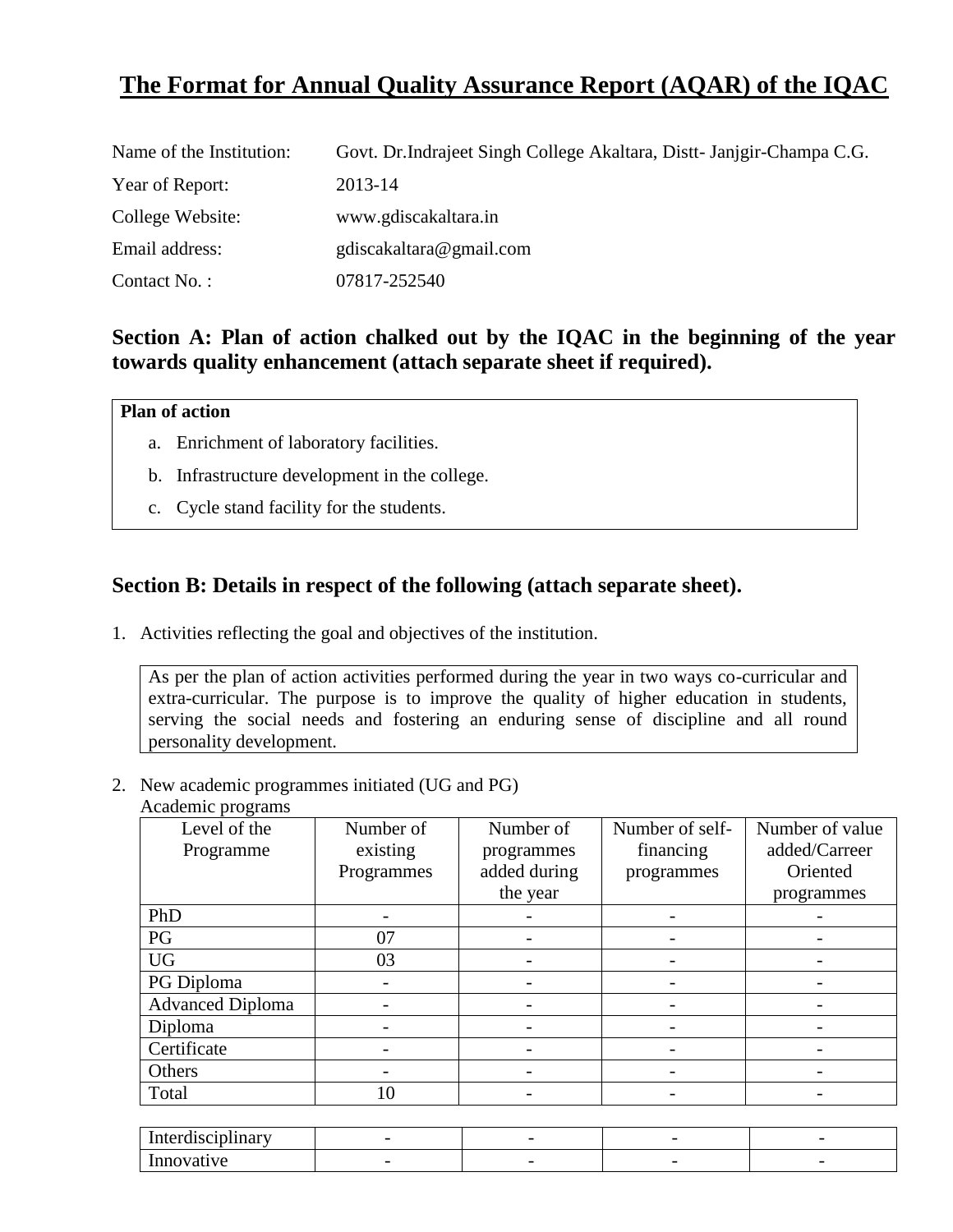3. Innovations in curricular design and transaction:

This is a government college and affiliated to Bilaspur University Bilaspur and curriculum is designed by the respective subject of the board of studies.

- 4. Inter-desciplinary programmes started: Nil
- 5. Examination reforms implemented:

University conducts the examination and we adhere to it.

- 6. Candidates qualified: NET/SLET/GATE etc. Nil
- 7. Initiative towards faculty development programme:

| $\vert$ No. of Faculty  | <b>International level</b> | <b>National level</b> | <b>State level</b> |
|-------------------------|----------------------------|-----------------------|--------------------|
| Attended                |                            |                       |                    |
| Presented papers        | 02                         |                       | OʻZ                |
| <b>Resource Persons</b> |                            |                       |                    |

| <b>Faculty/Staff Development Programees</b>  | <b>Number of faculty benefitted</b> |
|----------------------------------------------|-------------------------------------|
| Refresher courses                            |                                     |
| <b>UGC-Faculty Improvement Programme</b>     |                                     |
| <b>HRD</b> programmes                        |                                     |
| Orientation programmes                       | 03                                  |
| Faculty exchange programme                   |                                     |
| Staff training conducted by the university   |                                     |
| Staff training conducted by the institutions |                                     |
| Summer/Winter schools, Workshops, etc.       |                                     |
| Others                                       |                                     |

8. Total Number of seminars/workshops conducted:

| Level               | <b>International</b>   National |     | <b>State</b>             | <b><i>University</i></b> | College                  |
|---------------------|---------------------------------|-----|--------------------------|--------------------------|--------------------------|
| Number              |                                 | UΙ  |                          |                          | $\overline{\phantom{0}}$ |
| Sponsoring agencies |                                 | UGC | $\overline{\phantom{0}}$ |                          | $\overline{\phantom{0}}$ |

9. Research project a) ongoing b) Completed:

|                     | <b>Completed</b> | <b>Ongoing</b>           | <b>Sanctioned</b> | <b>Submitted</b> |
|---------------------|------------------|--------------------------|-------------------|------------------|
| Number              |                  |                          | -                 |                  |
| Outlay in Rs. Lakhs | $0.55$ lakh      | $\overline{\phantom{0}}$ |                   |                  |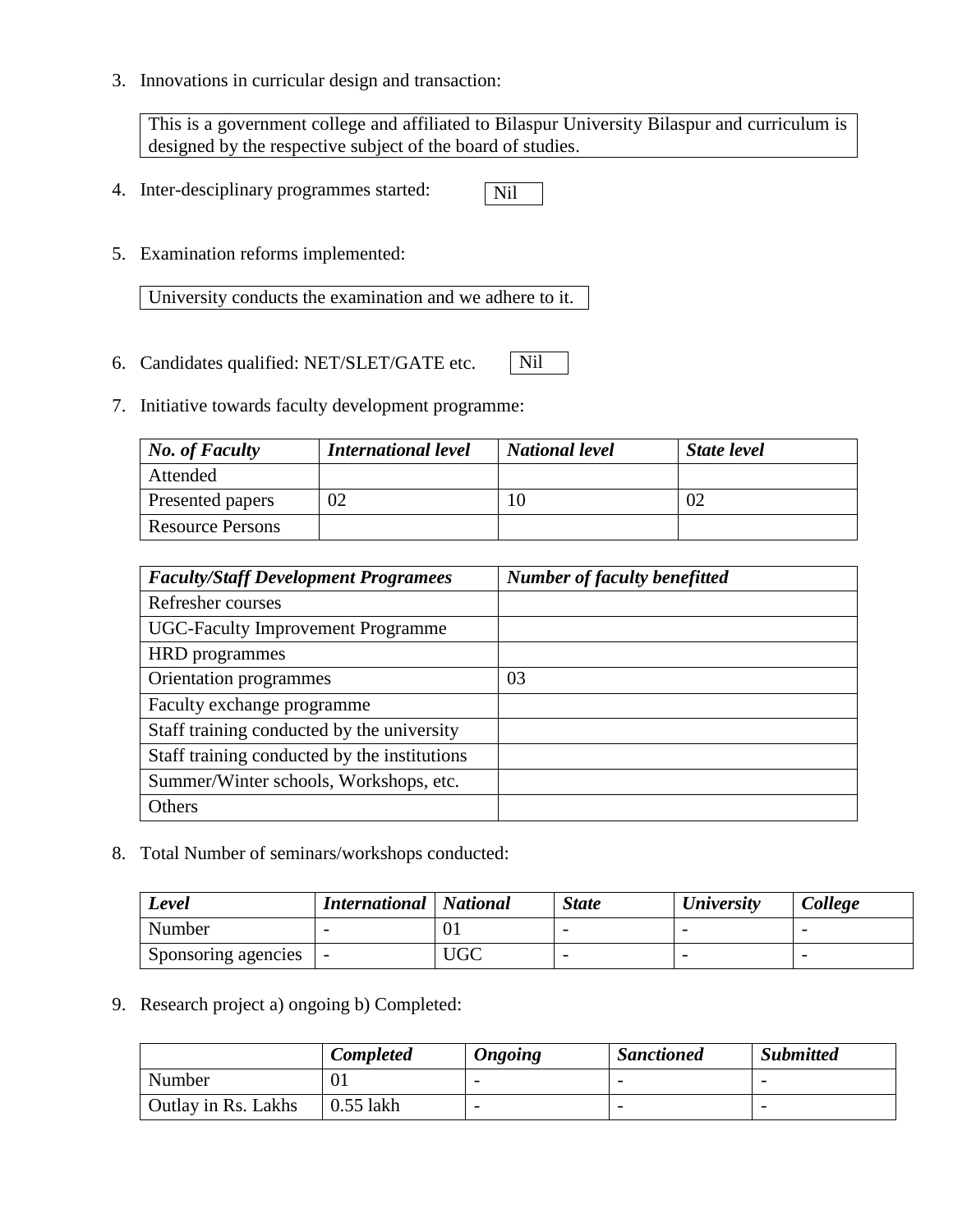10. Patents generated , if any :

| Type of patent |         | Number                   |
|----------------|---------|--------------------------|
| National       | Applied | $\overline{\phantom{0}}$ |
|                | Granted | $\overline{\phantom{0}}$ |
| International  | Applied |                          |
|                | Granted | $\overline{\phantom{a}}$ |
| Commercialised | Applied | $\overline{\phantom{a}}$ |
|                | Granted |                          |

11. New collaborative research programmes:

12. Research grant received from various agencies

| <b>Nature of the Project</b>      | <b>Duration</b><br>Year | Name of<br><i>the</i><br>funding<br>Agency | <b>Total</b><br>grant<br>sanctioned | <b>Received</b> |
|-----------------------------------|-------------------------|--------------------------------------------|-------------------------------------|-----------------|
| <b>Major Projects</b>             |                         |                                            |                                     |                 |
| <b>Minor Projects</b>             |                         |                                            |                                     |                 |
| <b>Interdisciplinary Projects</b> |                         |                                            |                                     |                 |
| Industry sponsored                |                         |                                            |                                     |                 |
| Projects sponsored by the         |                         |                                            |                                     |                 |
| University/College                |                         |                                            |                                     |                 |
| Students research projects        |                         |                                            |                                     |                 |
| Any other (Specify)               |                         |                                            |                                     |                 |
| Total                             |                         |                                            |                                     |                 |

13. Detail of research scholar :

## Nil

14. Citation index of faculty members and impact factor:

a.

|                          | International | <b>National</b> | Others                   |
|--------------------------|---------------|-----------------|--------------------------|
| Peer Review Journals     |               |                 |                          |
| Non-Peer Review Journals |               |                 | $\overline{\phantom{0}}$ |
| e-Journals               |               |                 |                          |
| Conference proceeding    |               |                 | $\overline{\phantom{0}}$ |

b.

| <b>Range</b> | U-<br> | verage | 1.8 | h-index | - | <b>IDITC</b><br>1n<br>Nos<br>``<br>◡⊾ | - |
|--------------|--------|--------|-----|---------|---|---------------------------------------|---|

15. Honors/Awards to the faculty : National and International:

| Total              | International | National | <b>State</b> | University               | Dist | $\cup$ ollege |
|--------------------|---------------|----------|--------------|--------------------------|------|---------------|
| Ni1<br><b>TATT</b> |               |          |              | $\overline{\phantom{0}}$ |      |               |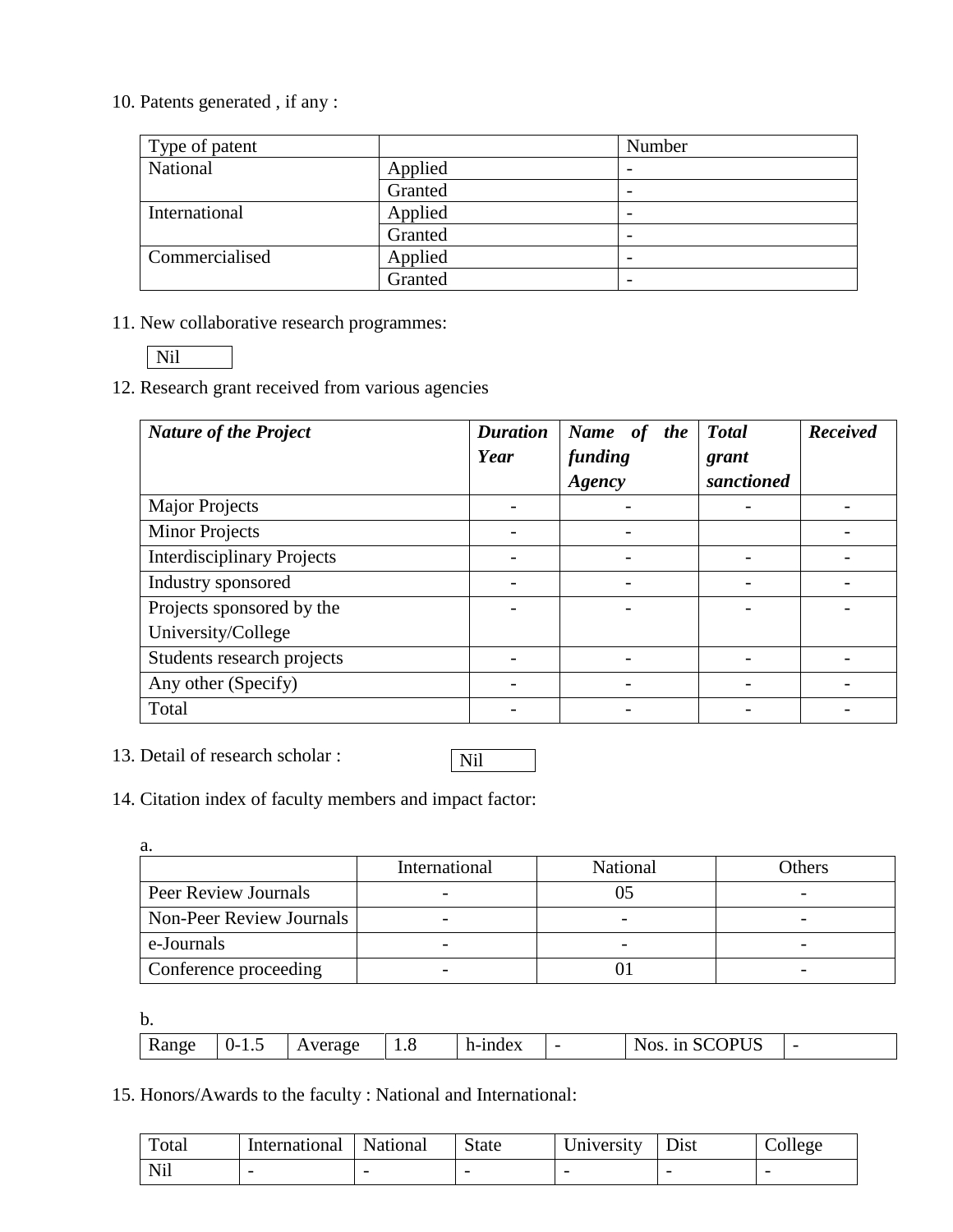16. Internal resource generated :



- 17. Details of departments getting assistance/recognition under SAP, COSIST (ASSIST)/DST, FIST, and other programmes : Nil
- 18. Community services :

No. of Extension activities organized

a.

| University forum |            | College forum |           | UĴ |  |
|------------------|------------|---------------|-----------|----|--|
| b.               |            |               |           |    |  |
| <b>NCC</b>       | <b>NSS</b> | 03            | Any other |    |  |

19. Teachers and officers newly recruited :

Appointed directly by the state government However as per requirement against vacant post the guest lecturers had been appointed by the college on contractual basis.

20. Teaching – Non-teaching staff ratio :

| Teaching      |    |
|---------------|----|
| Non.-Teaching | 66 |

- 21. Improvement in the library services :
	- Nil
- 22. New books/journals subscribed and their value :

|                         | <b>Existing</b> |       |     | Newly added |     | <b>Total</b> |
|-------------------------|-----------------|-------|-----|-------------|-----|--------------|
|                         | No.             | Value | No. | Value       | No. | Value        |
| <b>Text Books</b>       | 22410           |       | 477 |             |     |              |
| <b>Reference Books</b>  | 48              |       |     |             |     |              |
| e-Books                 |                 |       |     |             |     |              |
| Journals                | 08              |       | 05  |             |     |              |
| e-Journals              |                 |       |     |             |     |              |
| <b>Digital Database</b> |                 |       |     |             |     |              |
| CD & Video              |                 |       |     |             |     |              |
| Others (specify)        | 400             |       | 12  |             |     |              |
| <b>Total</b>            |                 |       |     |             |     | 22899        |

- 23. Courses in which student assessment of teachers is introduced and the action taken on student feedback : 03
- 24. Feedback from stakeholder

| Feedback: | N <sub>il</sub> |
|-----------|-----------------|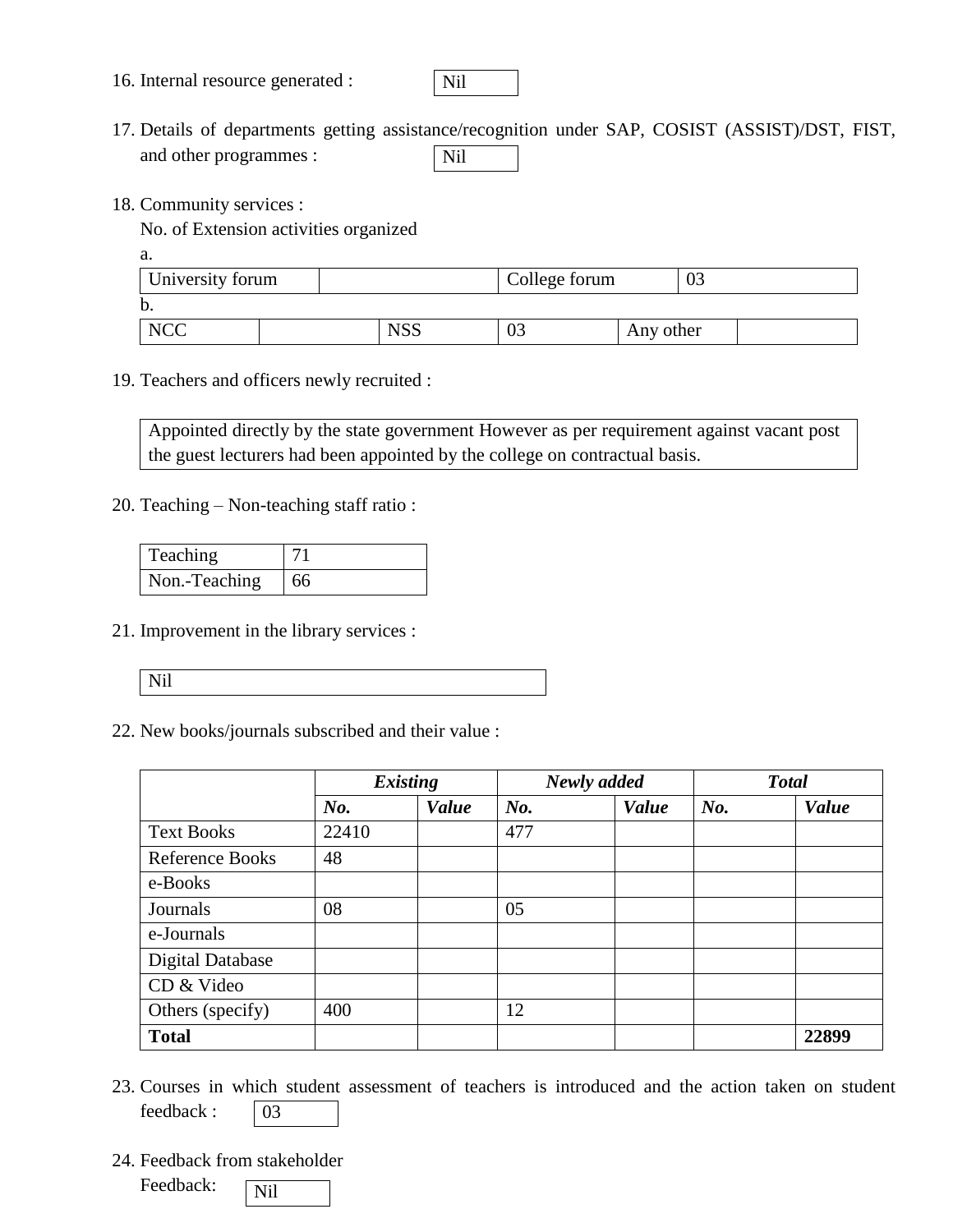25. Unit cost of education :

| Including the salary component | 27262 |
|--------------------------------|-------|
| Excluding the salary component | 3575  |

26. Computerization of administration and the process of admission and examination result, issue of certificates :

| а | Computerization of administration | Typing and printing work related to office. |
|---|-----------------------------------|---------------------------------------------|
| b | Admission process                 | Manually of basis of merit.                 |
|   | Exam Result                       | Examination conducted and result declared   |
|   |                                   | by the University.                          |
|   | Issue certificate                 | By the University.                          |

#### 27. Increase in the infrastructure facilities :

| Construction of wash rooms for boys. |
|--------------------------------------|
|                                      |
|                                      |

#### 28. Technology upgradation

Technology up gradation

|          | Total     |      |    |                          |        | Computers   Internet   Browsing   Computers   Office   Department   Others |  |
|----------|-----------|------|----|--------------------------|--------|----------------------------------------------------------------------------|--|
|          | Computers | Labs |    | Centre                   | Centre |                                                                            |  |
| Existing | 18        |      | vı | $\overline{\phantom{0}}$ |        |                                                                            |  |
| Added    | 06        |      |    |                          |        |                                                                            |  |
| Total    | 24        |      | UΙ |                          |        |                                                                            |  |

29. Computer and internet access and training to teachers, non-teaching staff and students :

Internet access available to teachers, non-teaching staff and students in NRC.

#### 30. Financial aid to students

|                                     | Number of students       | Amount  |
|-------------------------------------|--------------------------|---------|
| Financial support from institution  |                          |         |
| Financial support from government   | 555                      | 2322349 |
| Financial support from other source | $\overline{\phantom{a}}$ |         |
| Number of students who received  -  |                          |         |
| International/National recognitions |                          |         |

31. Activities and support from the Alumni Association :

By valuable suggestion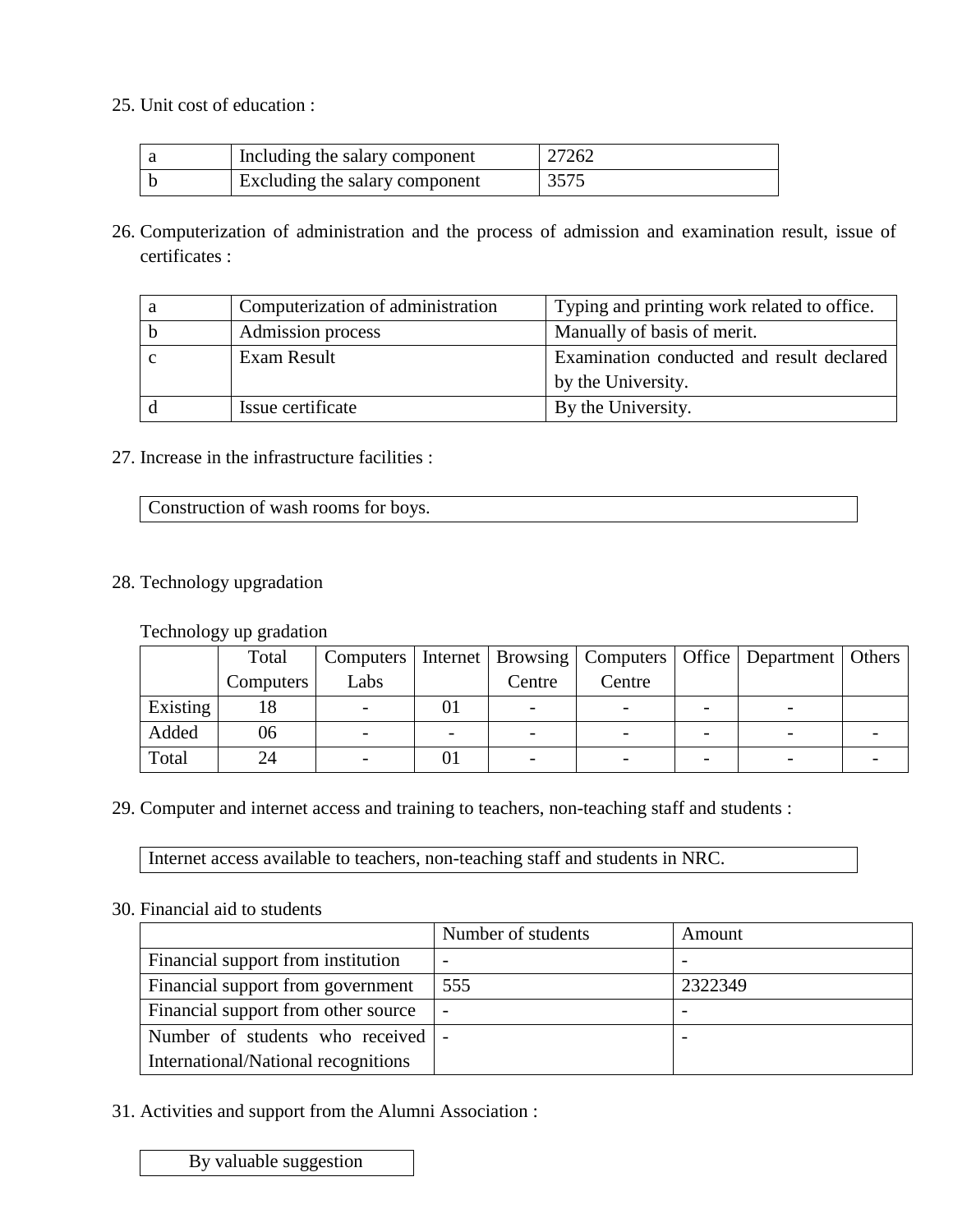32. Activities and support from the Parent-Teacher Association :

By valuable suggestion

33. Health services :

| Health checkup        | 01 |
|-----------------------|----|
| <b>AIDS</b> Awareness | 01 |
| Blood group test      | 01 |

34. Performance in sports activities :

No. of students participated in sports, games and other events

| State/University | 48 | National | $\overline{\phantom{0}}$ | International | $\overline{\phantom{a}}$ |
|------------------|----|----------|--------------------------|---------------|--------------------------|
| level            |    | level    |                          | level         |                          |

#### No. of students participated in culture events:

| State/University | 04 | <b>National</b> | $\overline{\phantom{0}}$ | International | $\overline{\phantom{0}}$ |
|------------------|----|-----------------|--------------------------|---------------|--------------------------|
| level            |    | level           |                          | level         |                          |

35. Incentives to outstanding sportspersons :

Nil

36. Student achievement and awards :

Nil

37. Activities of the Guidance and counseling unit :

| Lecture on job opportunities.    |  |
|----------------------------------|--|
| Tips on competitive examination. |  |

#### 38. Placement services provided to students :

#### Campus placement

| On Campus            |                    |                    | Off Campus        |
|----------------------|--------------------|--------------------|-------------------|
| Number of            | Number of students | Number of Students | Number of student |
| Organization visited | Participated       | Placed             | Placed            |
|                      |                    |                    |                   |

39. Development programmes for non-teaching staff :